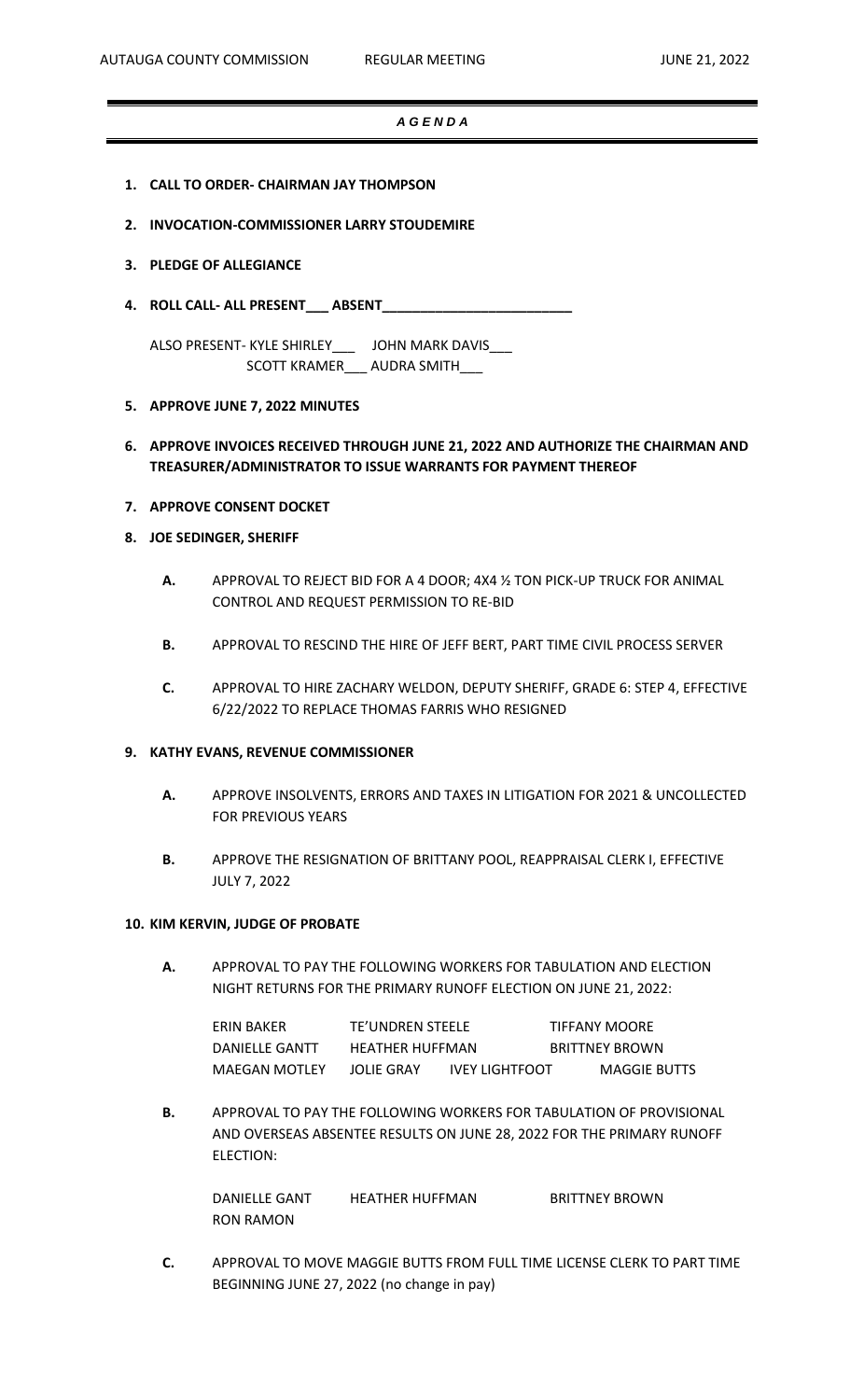# **11. ROSE THOMAS-WILLIAMS, RURAL TRANSPORTATION DIRECTOR**

- **A.** APPROVAL TO ACCEPT THE RESIGNATION OF JACOB MCKEE, PART TIME VAN DRIVER EFFECTIVE JUNE 1, 2022 AND HIRE A REPLACEMENT
- **B.** APPROVAL TO ADOPT THE REVISED COPY OF THE TITLE VI PROGRAM WHICH ALSO INCLUDES RESOLUTION #2022-22
- **C.** APPROVE CERTIFICATE OF COMPLIANCE
- **D.** APPROVE THE AGREEMENT BETWEEN THE STATE OF ALABAMA AND AUTAUGA COUNTY, RESOLUTION # 2022-23

# **12. ERNIE BAGGETT, EMA DIRECTOR**

- **A.** APPROVE REIMBURSEMENT OF HOMELAND SECURITY GRANT 21FIL TO THE CITY OF PRATTVILLE IN THE AMOUNT OF \$19,861.41, COUNTY WILL BE REIMBURESED BY ALEA FOR FULL AMOUNT
- **B.** APPROVE FUTURE HOMELAND SECURITY GRANT APPLICATION PROCESS

# **13. ZENOBIA FAYE MARSHALL, PRESIDENT OF MT. SINAI COMMUNITY CENTER/ROSENWALD SCHOOL ORGANIZATION**

**A.** APPROVAL OF A SUPPORT LETTER FOR THE HISTORIC ROSENWALD SCHOOL, AS PART OF A T-MOBILE HOMETOWN GRANT APPLICATION PACKAGE. THE ROSENWALD SCHOOL IS REGISTERED AS A NATIONAL AND STATE HISTORIC SITE AND A 501©3

# **14. JACK MORGAN, AUTAUGA COUNTY RESIDENT**

**A.** DISCUSS DISTRICT 5

## **15. JACKIE SPEIGNER, AUTAUGA COUNTY RESIDENT**

A. DISCUSS DISTRICT 5

## **16. ESSIE STALLWORTH, AUTAUGA COUNTY RESIDENT**

A. REQUESTING HELP WITH ROAD AND HISTORIC LANDMARK (1<sup>st</sup> African American one room school house built in 1927 by her grandfather) LOCATED AT 117 COUNTY ROAD 1, DISTRICT 5

### **17. DELORES FINLEY, AUTAUGA COUNTY RESIDENT**

A. DISCUSS CONCERNS FOR LAMAR ESTATE ROAD, DISTRICT 5 (dirt road in Autauga Co.)

### **18. JOHN PAUL O'DRISCOLL, SOLID WASTE OFFICER**

- **A.** 2022 ALABMA RIVER CLEANUP REPORT
- **19.** APPROVE THE COUNTY LEVIES FOR (2) NEW ABC LICENSE TYPES ISSUED BY THE ALABAMA ABC BOARD

### **20. JOHN MARK DAVIS, COUNTY ENGINEER**

**A.** APPROVE THE CE&I CONTRACT BETWEEN AUTAUGA COUNTY AND SAIN ASSOCIATES FOR PROJECT# IAR-001-000-011, HWY 31 TURN LANES AT CAEC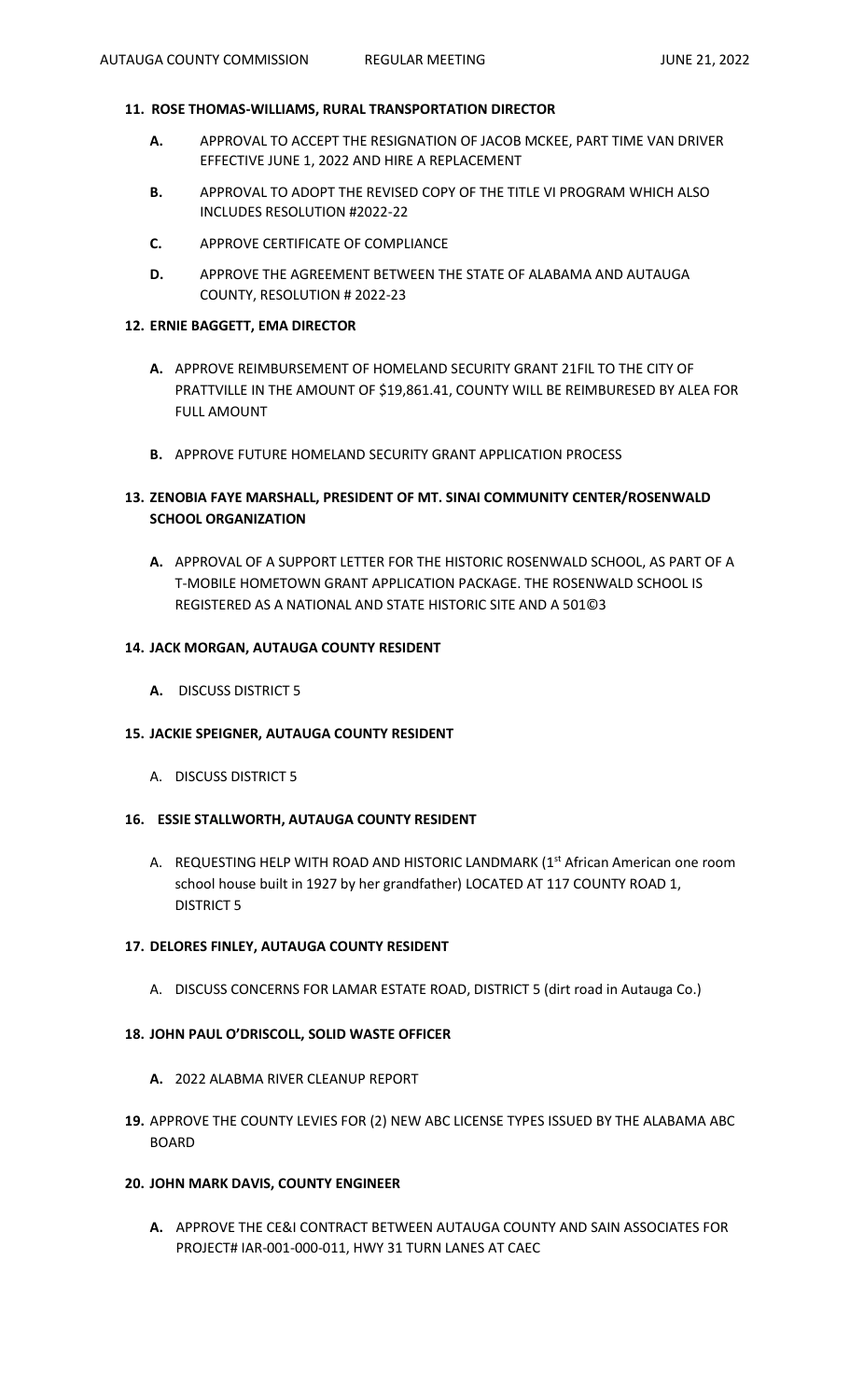- **B.** APPROVE RESOLUTION #2022-17, HONORING RETIRING COUNTY EMPLOYEE DAVID RAWLINSON
- **C.** APPROVAL TO HIRE CLARENCE E. FREEMAN, MECHANIC APPRENTICE I, GRADE 2: STEP 11, EFFECTIVE 6/27/22 (pending drug test/background check) TO REPLACE DAVID RAWLINSON
- **21.** APPROVE NOMINATION OF REPRESENTATIVE TO THE ACCA LEGISLATIVE COMMITEE
- **22. EXECUTIVE SESSION**
- **23. COMMENTS AND DISCUSSION**
- **24. ADJOURN MEETING**